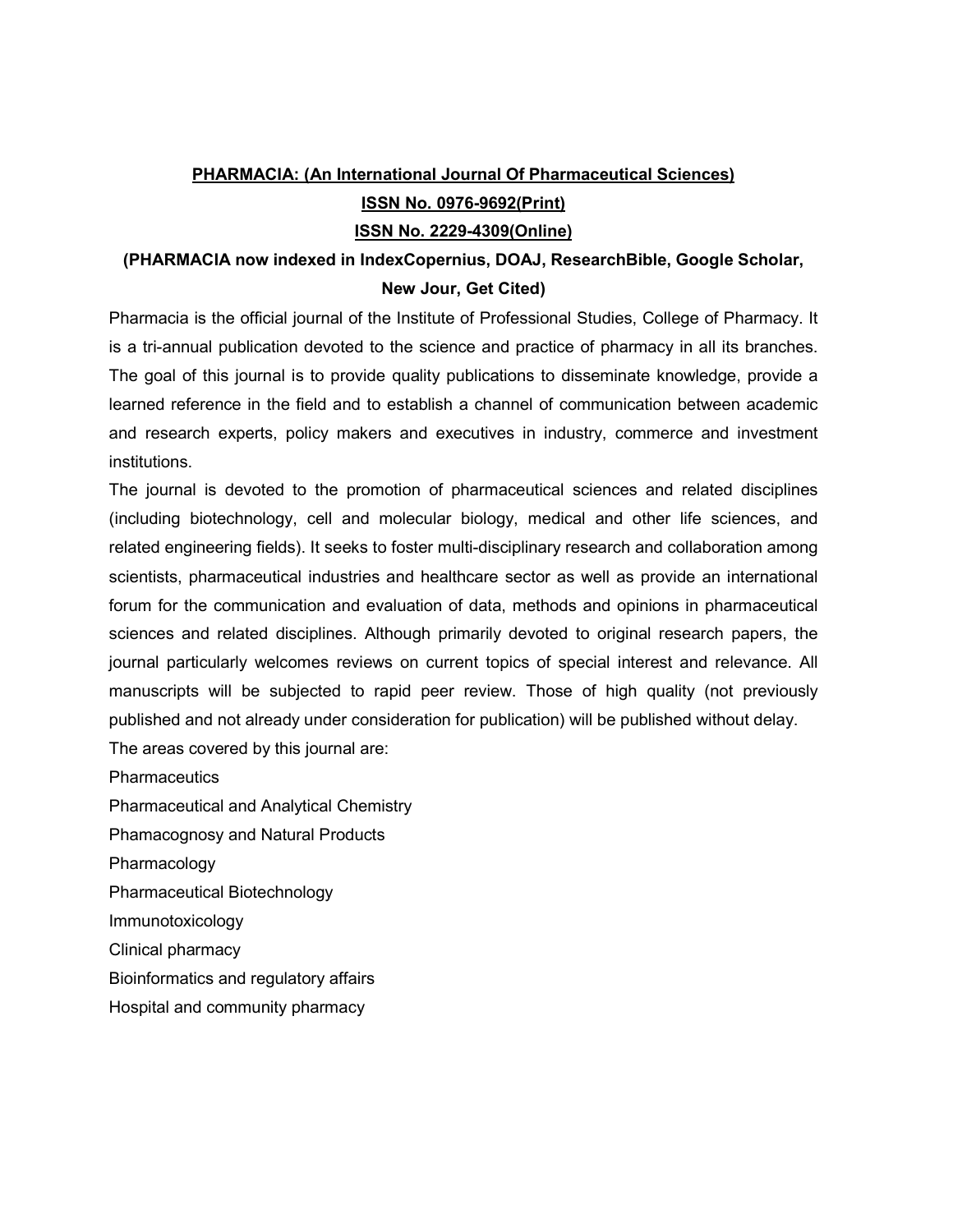#### **PREPARING MANUSCRIPT**

## **1. Research Article Format**

The preferred format of all manuscripts are in MS office (2003 or above). Manuscript should be concisely typewritten in 1.5 spaces in A4 sized sheets. The pages shall be numbers consequently. The manuscript shall be prepared in Times New Roman using a font size of 12 and title shall be font size of 14, bold space capitals. All section titles in the manuscript shall be in font size 12, bold face capitals and subtitles in each section shall be in font size 12, bold face lower case. Illustrations (Figures & Tables) must be inserted at appropriate place in the article. Standard International Units should be used throughout the text. Pages should be numbered properly. There shall not be decorative borders anywhere in the text including the title page. The manuscript should be starting with the title page and the text should be arranged in the following order:

- 1. Title Page
- 2. Abstract
- 3. Keywords
- 4. Introduction
- 5. Materials and Methods
- 6. Results and Discussion
- 7. Conclusion
- 8. Acknowledgements
- 9. References

## **Title Page**

The title should be as short as possible on the first page and provide precise information about the contents. The title should be followed by full names of author (s), affiliations of author (s) and institutional addresses.

## **Authors and Co-Authors Details and Their Affiliations**

Each author must provide their full name including their forenames and surname. The Corresponding Author of the manuscript must be marked with an asterisk\*, and should be listed first. In addition the corresponding author must include Telephone and E-mail address at the bottom left corner of the title page. If any of the co-authors are from different organizations, their addresses too should be mentioned and indicated using numbers after their names. Maximum 6 authors should be allowed.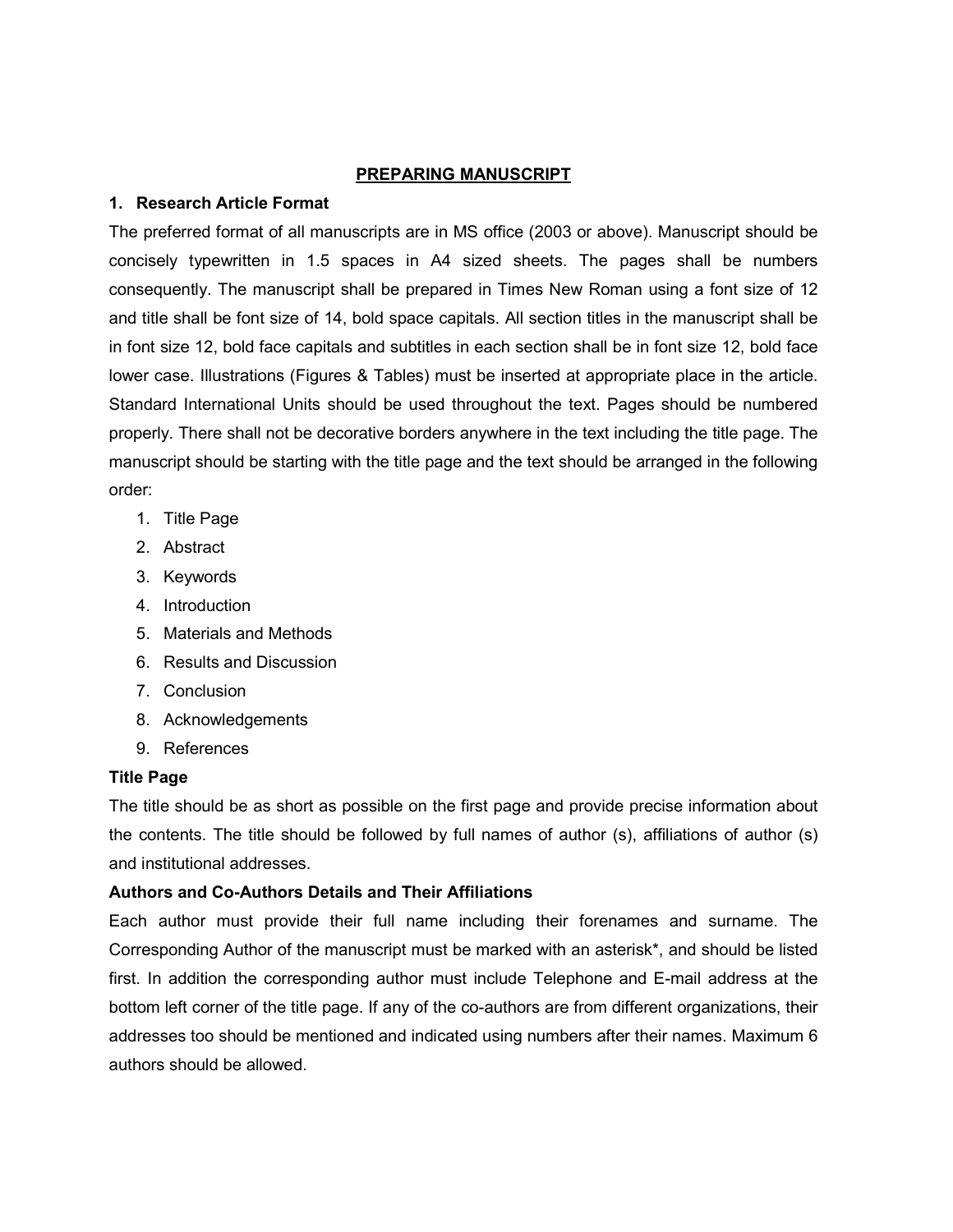#### **Abstract**

Provide on a separate page an abstract of not more than150-200 words. The Abstract should be informative and completely self-explanatory, briefly present the topic, state the scope of the experiments, indicate significant data, and point out major findings and conclusions.

#### **Keywords**

Provide three to five appropriate keywords after the abstract.

#### **Materials and Methods**

It should be complete enough to allow experiments to be reproduced. All the procedures should be described in detail, previously published procedures should be cited, and important modifications of published procedures should be mentioned briefly. Capitalize trade names and include the manufacturer's name and address. Subheadings should be used. Methods in general use need not be described in detail.

#### **Results**

Results and their significance should be presented clearly and concisely, preferably in the form of graphs and tables which should be self explanatory.

#### **Discussion**

It should contain a critical review of the results in the light of relevant literature. Results and Discussion may be combined.

#### **Conclusions**

This should state clearly the main conclusions of the research and give a clear explanation of their importance and relevance. Summary illustrations may be included.

#### **Acknowledgement**

Acknowledgements should be placed in a separate section after the conclusion. If external funding has been obtained for the study, then that should be mentioned under a separate header "Funding", after the acknowledgements.

#### **References**

The authors are responsible for the accuracy of the bibliographic information. It must be numbered consecutively in the order that they are cited in the text and designated by superscript with square brackets after the punctuation marks. A list should be included on separate 1.5 spaced pages at the end of the text.

### **Journal references**

1. Cantarelli MA, Pellerano RG, Marchevsky EJ, Camina JM. (Title of article). Anal Sci, 2011; 27(1): 73-8.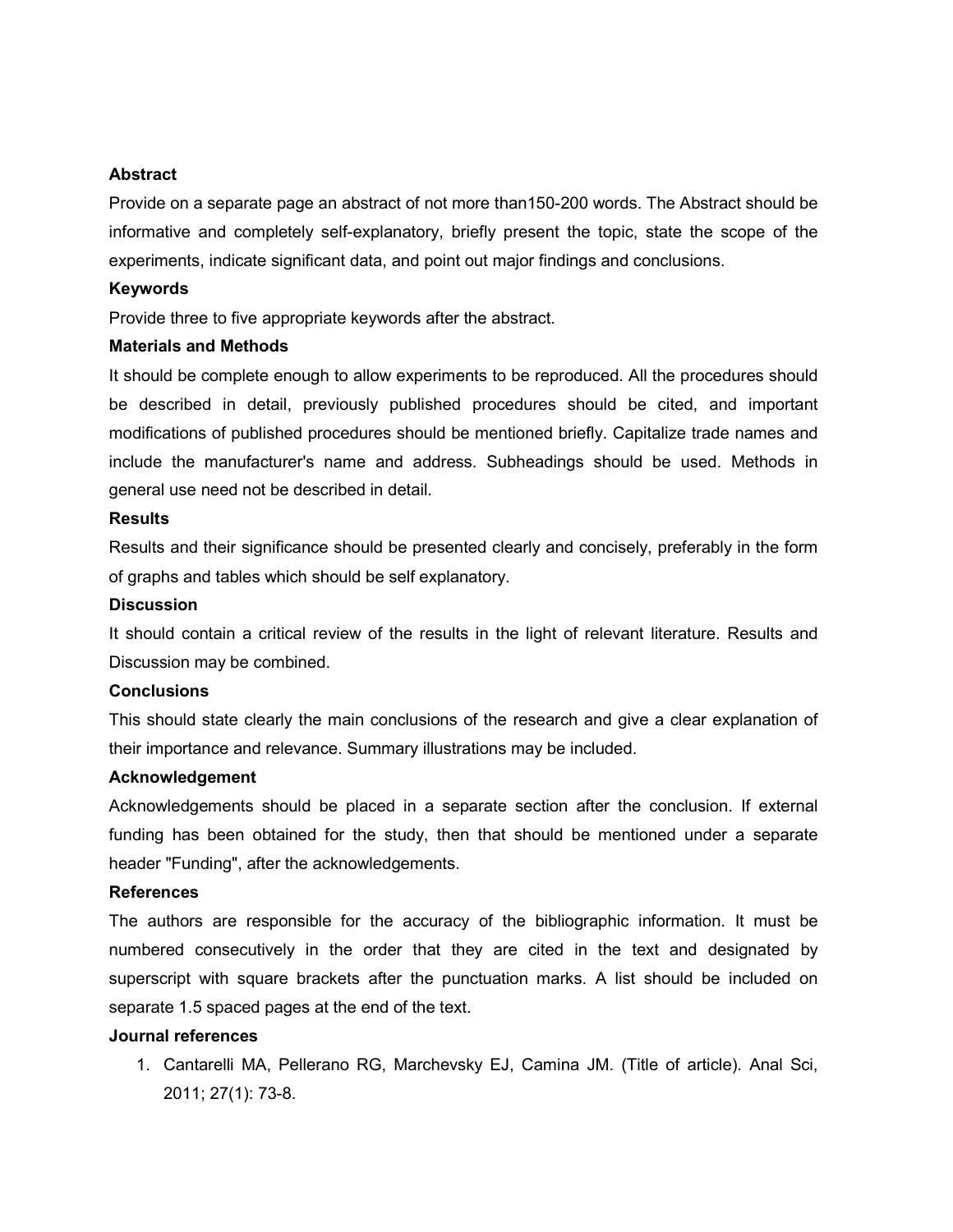2. Sather BC, Forbes JJ, Starck DJ, Rovers JP. (Title of article). J Am Pharm Assoc, 2007; 47(1): 82-5.

## **Books**

- 1. Meltzer PS, Kallioniemi A, Trent JM. Chromosome alterations in human solid tumors. In: Vogelstein B and Kinzler KW (eds.). The Genetic Basis of Human Cancer, New York; McGraw-Hill: 2002, pp. 93-113.
- 2. Bard AJ, Faulkner LR. Electrochemical Methods: Fundamentals and Applications. 2nd ed., New York; John Wiley and Sons: 2001.

#### **Patents**

1. Aviv H, Friedman D, Bar-Ilan A, Vered M. US Patent, US 5496811, 1996.

### **Electronic format**

1. Thackner L, Fynch, M. Evaluation of the reproducibility of parallel artificial membrane permeation assays (PAMPA). Ganimas Corporation; USA [Serial online] 2010 [cited in 2010]. Available from: http://www.ganimas.com/techpublications/tech1/TAL123AB01

#### **Tables**

These should be numbered with Arabic numerals. Each table should be typed using a table format (i.e., each variable must be typed into a separate cell in the table) The title should be typed at the top of the table in the sentence case format, i.e., only the first name should be in capital letters; as appropriate. Any footnote should be typed at the bottom of the table.

## **Illustrations and Figures**

Figures must be numbered independently of tables, multimedia, and 3D models and cited as the relevant point in the manuscript text, e.g. "Fig. 1", "Fig. 2", etc. All figures including photographs should be numbered consecutively in Arabic numerals in the order of their appearance in the text and bear a brief title in lower case bold face letters below the figure.

#### **2. Review Articles Format**

Review articles should not be more than 15 pages and contain comprehensive coverage of relevant literature. Review articles should preferably be written by scientists who have in-depth knowledge of the topic. All format requirements are similar to those applicable to Research papers. Review articles need not to be divided into sections such as Materials and methods, and Results and discussion, but should definitely have an abstract and introduction.